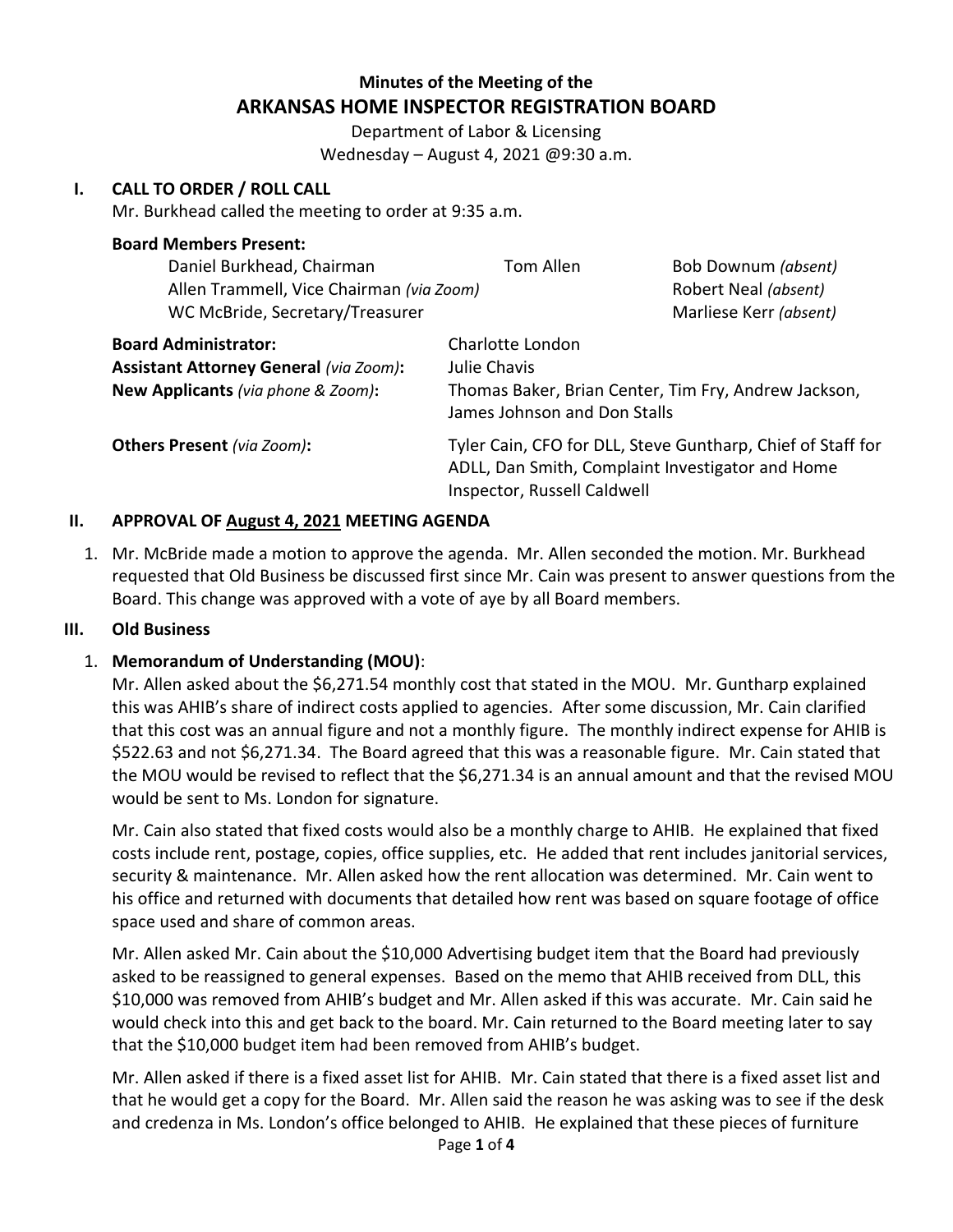were too large for the office and that a smaller L-shaped desk with a locking file drawer would allow room for additional file cabinets to be located in the office. Mr. Cain said he would look into this and get an answer today. After checking on the desk and credenza, Mr. Cain reported back to the Board that these items would be changed out for Ms. London.

# 2. **Finance Questions for Mr. Cain**:

Mr. McBride stated that Ms. London has not been able to prepare monthly financial statement since November 2020 because she could not get detail on the lump sum figures she was getting from the finance department. Mr. Cain assured the Board and Ms. London that he would work with Ms. London to correct this and help her catch up on preparing monthly financial statements. He asked that he be given at least 30 days or more to accomplish this.

Mr. Allen asked about the credit card that Ms. London uses since the monthly credit card bill had not been paid for February and March and the card could not be used. Mr. Cain reported that this problem had been fixed and the card and can now be used.

Mr. Allen asked Mr. Smith to explain to Mr. Cain about his unpaid invoice that is over a year old. Mr. Smith told him about the situation and all the documents that he had completed, had notarized and turned in to the finance department, as they had requested. After all of this, he still had not been paid. Mr. Burkhead told Mr. Cain about the unaccountability of the Department of Labor & Licensing and Mr. Cain said they are working to improve those issues and he suggested that Mr. Smith get direct deposit for his future payments.

Mr. Burkhead said the Board is a little apprehensive because of being told that something will be done and then nothing is done.

Mr. Cain expressed his desire to correct problems that the Board has had with DLL. He stated he has been on the job for four months and is moving quickly to change things. He stated that these problems will be fixed.

Mr. Burkhead asked Mr. Cain about the Enterprise License & Permits (ELP) project. Mr. McBride stated that the AHIB Board had expressed interest in this two years ago. Mr. Cain said he was glad to know this and was curious why AHIB was not part of this project. Mr. Cain stated there is a \$10,000 annual fee for this service. Mr. Burkhead asked if Ken Anderson, Information Systems Coordinator, could attend next month's Board meeting to explain the process of converting over to ELP. Mr. Cain said he would request that Mr. Anderson come speak to the Board. Mr. Allen explained the impact that Ms. London has had on the Board since her hiring and said that she had saved the Board. He said that he was not willing to hire someone else to be responsible for the data of over 400 home inspectors.

Mr. Guntharp and Mr. Cain exited the meeting at 10:15 a.m.

Mr. Anderson arrived at the meeting at 10:34 a.m.

After Mr. Anderson arrival, he proceeded to answer questions and provide information concerning ELP. Mr. Allen asked if the \$10,000 fee was an annual cost. Mr. Anderson confirmed this and said there is a two-year grant available and the grant would pay that cost for a limited number of agencies. This would mean that there would be no charge to AHIB for two years. He also said he has requested a fiveyear funding for this project using funds from the Relief Act. If this is approved then there would be a seven year period with no charge to AHIB. He also stated that it was a one year at a time contract and AHIB could end the relationship after a year, if they decided to do so. AHIB would always own its data.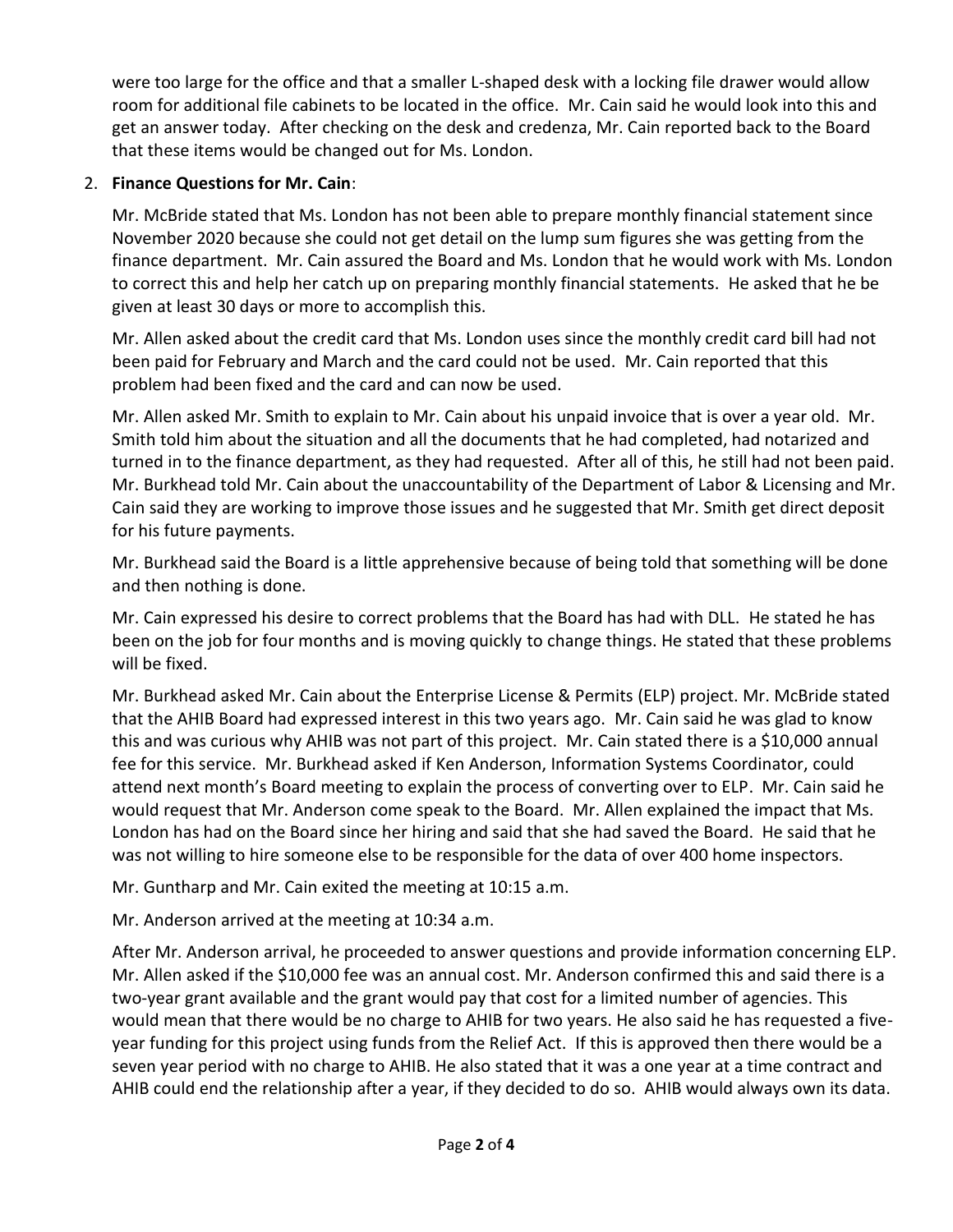Mr. Trammell asked Mr. Anderson about the contract that would be signed with INA (Information Network of Arkansas).

Mr. Burkhead asked about the process of moving from paper files to digital files. Mr. Anderson said the process begins by review of the current paper files and what would be involved to convert to digital. He gave an example of the Geology Agency that has 700 licensees which took 6 months to convert. Mr. Allen asked if AHIB decided to have different levels for inspectors, if this would have to be set up on the front end. Mr. Anderson said no and that Ms. London would have the ability to make changes to the system. Mr. Allen said the Board would have to talk with the Administrator about the changes and the impact it would have on her work. Mr. McBride asked if AHIB voted today to proceed when would payment be required. Mr. Anderson stated that two years of funding is in place and possibly another five years. After some discussion, it was decided that it would be best if AHIB planned to make these changes for future year 2023.

Mr. Anderson exited the meeting at 10:47 a.m. and Mr. Cain came back into the meeting. He told the Board that the Board's \$10,000 Public Awareness Fund had been transferred into the Department of Labor and Licensing's 9910 fund and the money would be given back to the Board. Mr. Allen thanked Mr. Cain for coming to the meeting and answering their questions and Mr. Cain exited the meeting.

## **IV. APPROVAL OF MINUTES**

1. **July 14, 2021** – Mr. McBride made a motion to approve the July Minutes. Mr. Trammell seconded and all Board members voted aye to approve the motion.

#### **V. FINANCIALS**

- 1. November 2020 Incomplete
- 2. December 2020 Incomplete
- 3. January 2021 Incomplete
- 4. February 2021 Incomplete
- 5. March 2021 Incomplete
- 6. April 2021 Incomplete
- 7. May 2021 Incomplete
- 8. June 2021 Incomplete
- 9. July 2021 Incomplete

Approval of the Financials was tabled.

## **VI. STATUS OF COMPLAINTS / APPEALS / HEARINGS**

A motion to table review of complaints/appeals/hearings was made by Mr. Allen with a second by Mr. McBride. All Board members voted aye in favor of the motion.

## **VII. REVIEW OF NEW APPLICANTS**

- **A. New Applicants**
	- 1. Thomas Baker
	- 2. Brian Center
	- 3. Tim Fry
- 4. Andrew Jackson
- 5. James Johnson
- 6. Don Stalls

A motion to approve applicants #1-#5, Thomas Baker, Brian Center, Tim Fry, Andrew Jackson and James Johnson, was made by Mr. McBride with a second by Mr. Trammell. All Board members voted aye in favor of the motion.

A motion to approve Applicant Don Stalls, contingent upon AHIB receiving a corrected insurance certificate, was made by Mr. McBride with a second by Mr. Trammell. After some discussion, all Board members voted aye in favor of the motion.